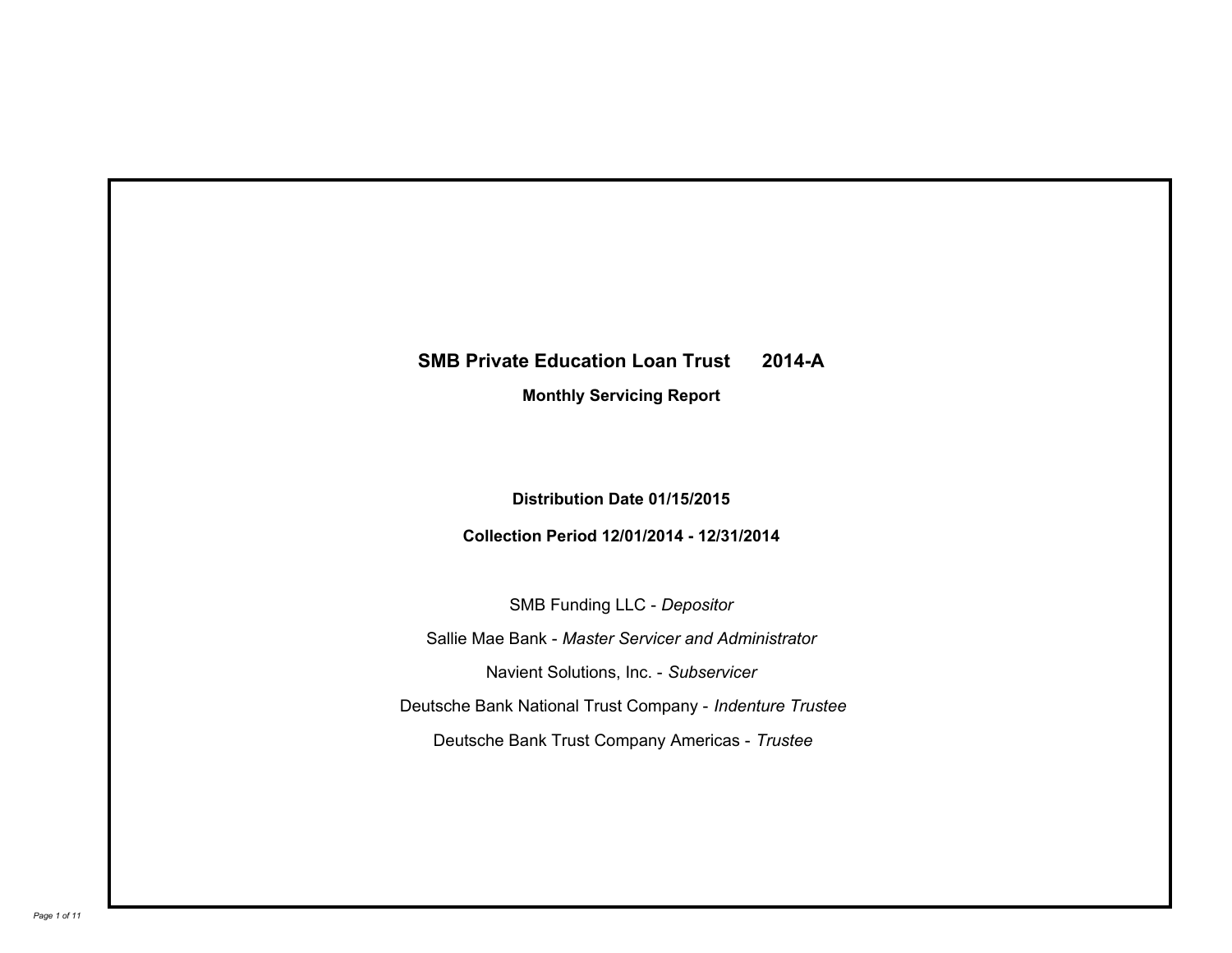|   | <b>Deal Parameters</b>                                                            |                   |                                     |                  |                                     |
|---|-----------------------------------------------------------------------------------|-------------------|-------------------------------------|------------------|-------------------------------------|
| A | <b>Student Loan Portfolio Characteristics</b>                                     |                   | 08/07/2014                          | 11/30/2014       | 12/31/2014                          |
|   | <b>Principal Balance</b>                                                          |                   | \$361,523,983.59                    | \$357,345,248.04 | \$356,469,043.33                    |
|   | Interest to be Capitalized Balance                                                |                   | 17,313,307.43                       | 17,519,356.54    | 17,199,795.56                       |
|   | Pool Balance                                                                      |                   | \$378,837,291.02                    | \$374,864,604.58 | \$373,668,838.89                    |
|   | Weighted Average Coupon (WAC)                                                     |                   | 7.81%                               | 7.81%            | 7.81%                               |
|   | Weighted Average Remaining Term                                                   |                   | 138.29                              | 136.36           | 135.95                              |
|   | Number of Loans                                                                   |                   | 33,555                              | 32,777           | 32,649                              |
|   | Number of Borrowers                                                               |                   | 26,651                              | 25,527           | 25,426                              |
|   | Pool Factor                                                                       |                   |                                     | 0.989513476      | 0.986357066                         |
|   | Since Issued Total Constant Prepayment Rate (1)                                   |                   |                                     | 4.70%            | 4.80%                               |
| B | <b>Debt Securities</b>                                                            | <b>Cusip/Isin</b> | 12/15/2014                          |                  | 01/15/2015                          |
|   | A1                                                                                | 784456AA3         | \$104,804,609.18                    |                  | \$102,350,251.16                    |
|   | A2A                                                                               | 784456AB1         | \$68,000,000.00                     |                  | \$68,000,000.00                     |
|   | A2B                                                                               | 784456AC9         | \$68,000,000.00                     |                  | \$68,000,000.00                     |
|   | A <sub>3</sub>                                                                    | 784456AD7         | \$50,000,000.00                     |                  | \$50,000,000.00                     |
|   | В                                                                                 | 784456AE5         | \$36,000,000.00                     |                  | \$36,000,000.00                     |
|   | $\mathsf{C}$                                                                      | 784456AF2         | \$42,000,000.00                     |                  | \$42,000,000.00                     |
|   |                                                                                   |                   |                                     |                  |                                     |
| С | <b>Account Balances</b>                                                           |                   | 12/15/2014                          |                  | 01/15/2015                          |
|   | Reserve Account Balance                                                           |                   | \$958,735.00                        |                  | \$958,735.00                        |
|   |                                                                                   |                   |                                     |                  |                                     |
| D | <b>Asset / Liability</b>                                                          |                   | 12/15/2014                          |                  | 01/15/2015                          |
|   | Overcollateralization Percentage *                                                |                   | 12.82%                              |                  | 13.20%                              |
|   | Specified Overcollateralization Amount *<br>Actual Overcollateralization Amount * |                   | \$112,459,381.37<br>\$48,059,995.40 |                  | \$112,100,651.67<br>\$49,318,587.73 |
|   |                                                                                   |                   |                                     |                  |                                     |

\* Based on the Rated debt securities (Class A and Class B Bonds)

(1) Since Issued Total CPR calculations found in monthly servicing reports issued on or prior to September 15, 2015 originally included loans that were removed from the pool by the sponsor because they became ineligible for the pool between the cut-off date and settlement date. On October 5, 2015, Since Issued Total CPR calculations were revised to exclude these loans and all prior monthly servicing reports were restated. For additional information, see 'Since Issued CPR Methodology' found on page 11 of this report.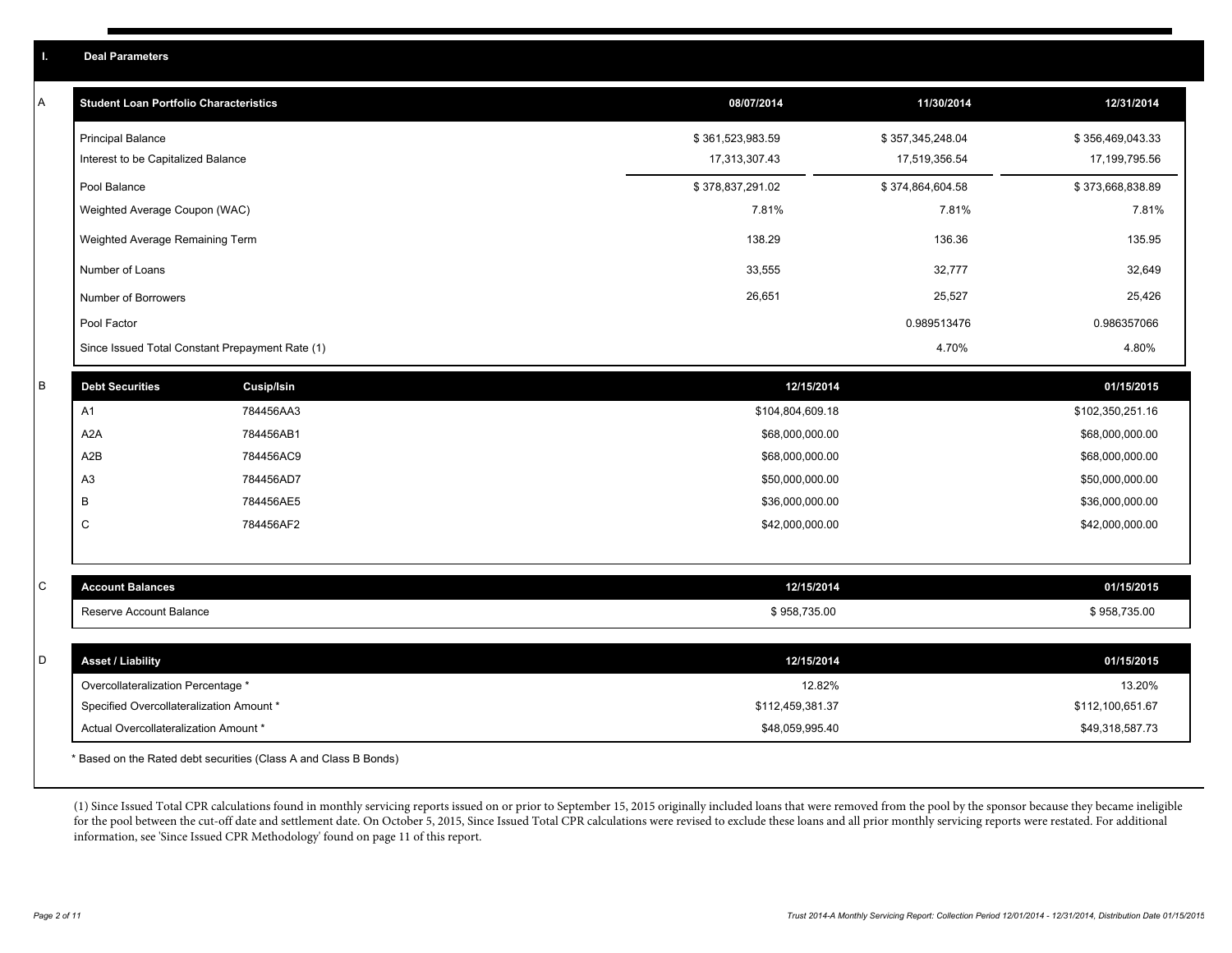| Ш. | 2014-A Trust Activity 12/01/2014 through 12/31/2014              |                |
|----|------------------------------------------------------------------|----------------|
| A  | <b>Student Loan Principal Receipts</b>                           |                |
|    | <b>Borrower Principal</b>                                        | 2,272,192.63   |
|    | <b>Consolidation Activity Principal</b>                          | 0.00           |
|    | Seller Principal Reimbursement                                   | 0.00           |
|    | Servicer Principal Reimbursement                                 | 0.00           |
|    | Delinquent Principal Purchases by Servicer                       | 0.00           |
|    | <b>Other Principal Deposits</b>                                  | 0.00           |
|    | <b>Total Principal Receipts</b>                                  | \$2,272,192.63 |
| В  | <b>Student Loan Interest Receipts</b>                            |                |
|    | Borrower Interest                                                | 1,080,556.20   |
|    | <b>Consolidation Activity Interest</b>                           | 0.00           |
|    | Seller Interest Reimbursement                                    | 0.00           |
|    | Servicer Interest Reimbursement                                  | 0.00           |
|    | Delinquent Interest Purchases by Servicer                        | 0.00           |
|    | <b>Other Interest Deposits</b>                                   | 4,595.59       |
|    | <b>Total Interest Receipts</b>                                   | \$1,085,151.79 |
| С  | <b>Recoveries on Realized Losses</b>                             | \$0.00         |
| D  | <b>Investment Income</b>                                         | \$243.24       |
| Е  | <b>Funds Borrowed from Next Collection Period</b>                | \$0.00         |
| F  | <b>Funds Repaid from Prior Collection Period</b>                 | \$0.00         |
| G  | Loan Sale or Purchase Proceeds                                   | \$0.00         |
| н  | <b>Initial Deposits to Collection Account</b>                    | \$0.00         |
|    | <b>Excess Transferred from Other Accounts</b>                    | \$0.00         |
| J  | <b>Borrower Benefit Reimbursements</b>                           | \$0.00         |
| κ  | <b>Gross Swap Receipt</b>                                        | \$0.00         |
| L  | <b>Other Deposits</b>                                            | \$0.00         |
| М  | <b>Other Fees Collected</b>                                      | \$0.00         |
| Ν  | <b>AVAILABLE FUNDS</b>                                           | \$3,357,587.66 |
| O  | Non-Cash Principal Activity During Collection Period             | \$1,395,987.92 |
| P  | Aggregate Purchased Amounts by the Depositor, Servicer or Seller | \$0.00         |
| Q  | Aggregate Loan Substitutions                                     | \$0.00         |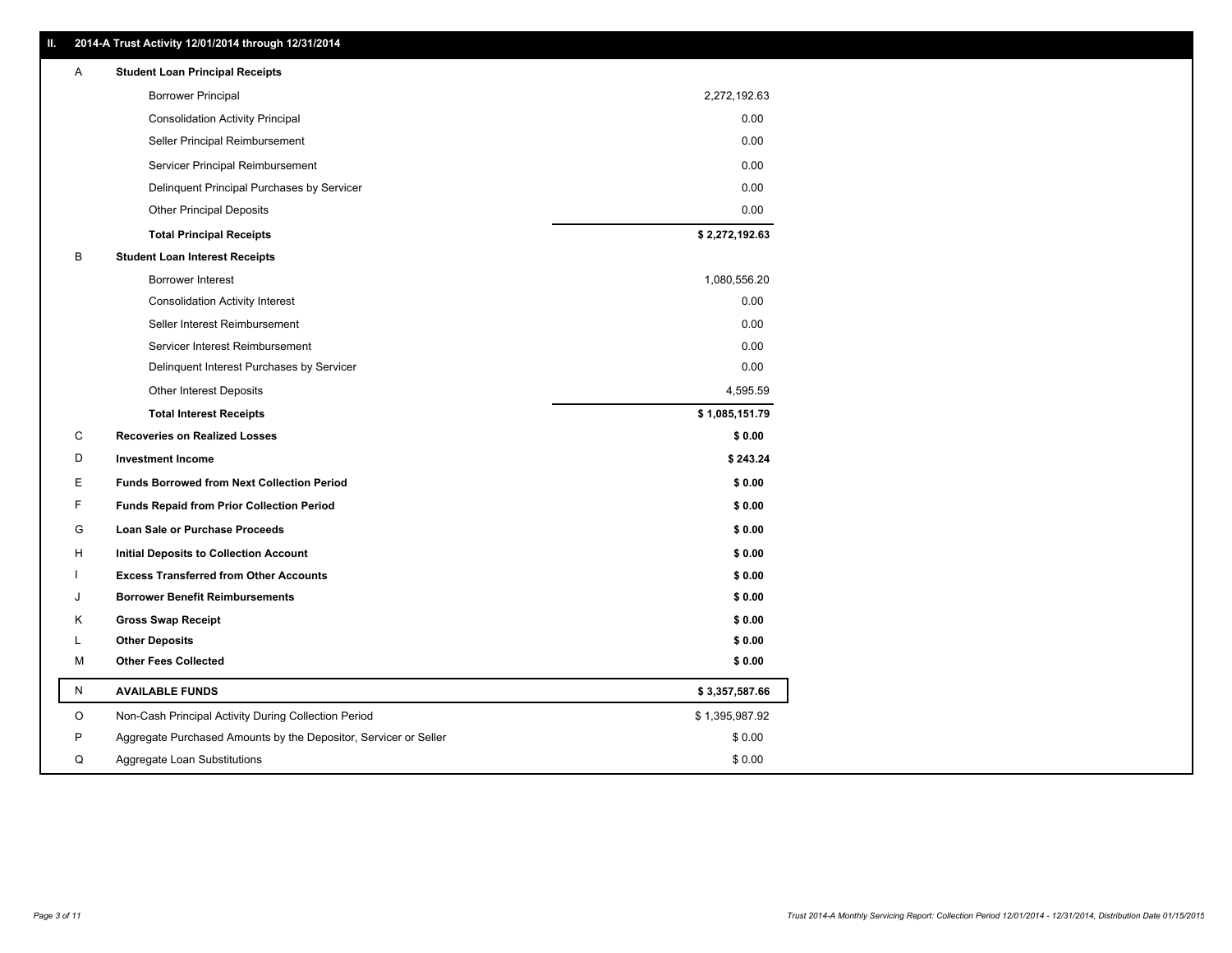| 2014-A Portfolio Characteristics<br>III. |                         |                          |                |                  |                |                          |                |                  |                |
|------------------------------------------|-------------------------|--------------------------|----------------|------------------|----------------|--------------------------|----------------|------------------|----------------|
|                                          |                         |                          | 12/31/2014     |                  | 11/30/2014     |                          |                |                  |                |
|                                          |                         | <b>Wtd Avg</b><br>Coupon | # Loans        | Principal        | % of Principal | <b>Wtd Avg</b><br>Coupon | # Loans        | Principal        | % of Principal |
| INTERIM:                                 | IN SCHOOL               | 8.39%                    | 7,507          | \$75,426,685.19  | 21.159%        | 8.39%                    | 7,906          | \$79,726,399.14  | 22.311%        |
|                                          | <b>GRACE</b>            | 8.43%                    | 1,485          | \$15,040,197.19  | 4.219%         | 8.27%                    | 1,819          | \$18,136,546.87  | 5.075%         |
|                                          | <b>DEFERMENT</b>        | 8.43%                    | 503            | \$4,270,445.00   | 1.198%         | 8.46%                    | 510            | \$4,197,866.69   | 1.175%         |
| <b>REPAYMENT:</b>                        | <b>CURRENT</b>          | 7.54%                    | 22,011         | \$248,323,888.96 | 69.662%        | 7.54%                    | 21,818         | \$247,602,805.45 | 69.290%        |
|                                          | 31-60 DAYS DELINQUENT   | 8.50%                    | 245            | \$2,447,360.79   | 0.687%         | 8.52%                    | 248            | \$2,390,229.25   | 0.669%         |
|                                          | 61-90 DAYS DELINQUENT   | 8.64%                    | 71             | \$531,686.42     | 0.149%         | 8.72%                    | 73             | \$672,726.67     | 0.188%         |
|                                          | 91-120 DAYS DELINQUENT  | 8.83%                    | 47             | \$390,912.31     | 0.110%         | 8.99%                    | 52             | \$460,005.62     | 0.129%         |
|                                          | 121-150 DAYS DELINQUENT | 9.10%                    | 35             | \$305,776.13     | 0.086%         | 9.13%                    | 27             | \$244,888.26     | 0.069%         |
|                                          | 151-180 DAYS DELINQUENT | 9.05%                    | 22             | \$218,029.55     | 0.061%         | 9.19%                    | $\overline{2}$ | \$16,074.13      | 0.004%         |
|                                          | > 180 DAYS DELINQUENT   | 10.13%                   | $\overline{1}$ | \$1,086.94       | 0.000%         | $0.00\%$                 | $\mathbf 0$    | \$0.00           | 0.000%         |
|                                          | FORBEARANCE             | 8.35%                    | 722            | \$9,512,974.85   | 2.669%         | 8.25%                    | 322            | \$3,897,705.96   | 1.091%         |
| <b>TOTAL</b>                             |                         |                          | 32,649         | \$356,469,043.33 | 100.00%        |                          | 32,777         | \$357,345,248.04 | 100.00%        |

Percentages may not total 100% due to rounding \*

\*\* Smart Option Interest Only loans and \$25 Fixed Payment loans classified as in repayment whether student borrowers are in school, in grace, in deferment or required to make full principal and interest payments on their l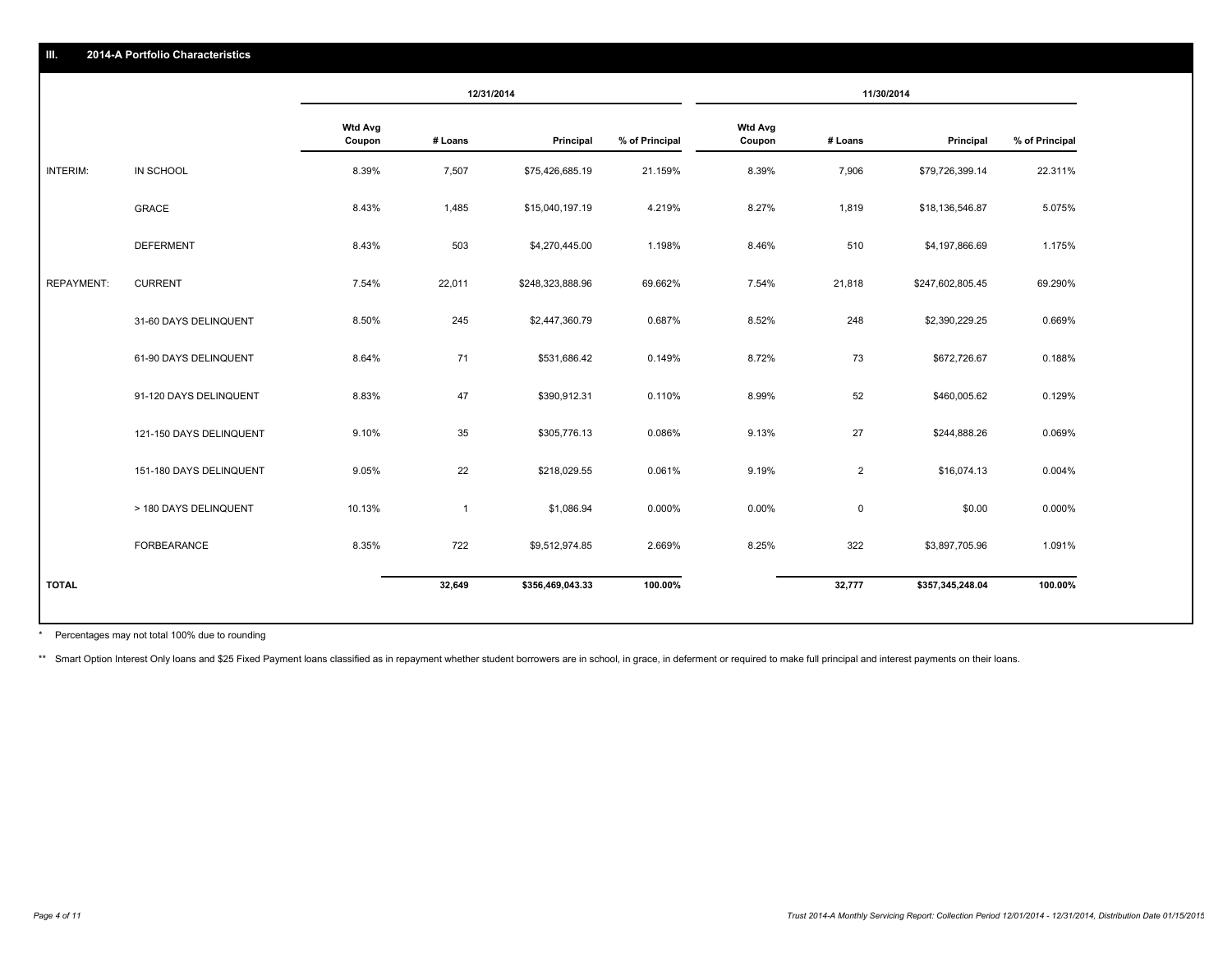|                                                         | 12/31/2014       | 11/30/2014       |
|---------------------------------------------------------|------------------|------------------|
| Pool Balance                                            | \$373,668,838.89 | \$374,864,604.58 |
| Total # Loans                                           | 32,649           | 32,777           |
| Total # Borrowers                                       | 25,426           | 25,527           |
| Weighted Average Coupon                                 | 7.81%            | 7.81%            |
| Weighted Average Remaining Term                         | 135.95           | 136.36           |
| Percent of Pool - Cosigned                              | 93.5%            | 93.5%            |
| Percent of Pool - Non Cosigned                          | 6.5%             | 6.5%             |
| Borrower Interest Accrued for Period                    | \$2,341,488.96   | \$2,268,403.21   |
| <b>Outstanding Borrower Interest Accrued</b>            | \$18,352,535.15  | \$18,533,109.40  |
| Gross Principal Realized Loss - Periodic                | \$39,619.62      | \$3,120.76       |
| Gross Principal Realized Loss - Cumulative              | \$244,418.64     | \$204,799.02     |
| Delinguent Principal Purchased by Servicer - Periodic   | \$0.00           | \$0.00           |
| Delinquent Principal Purchased by Servicer - Cumulative | \$0.00           | \$0.00           |
| Recoveries on Realized Losses - Periodic                | \$0.00           | \$0.00           |
| Recoveries on Realized Losses - Cumulative              | \$0.00           | \$0.00           |
| Net Losses - Periodic                                   | \$39,619.62      | \$3,120.76       |
| Net Losses - Cumulative                                 | \$244,418.64     | \$204,799.02     |
| <b>Cumulative Gross Defaults</b>                        | \$244,418.64     | \$204,799.02     |
| Change in Gross Defaults                                | \$39,619.62      | \$3,120.76       |
| Non-Cash Principal Activity - Capitalized Interest      | \$1,435,947.71   | \$3,790,405.86   |
| Since Issued Total Constant Prepayment Rate (CPR) (1)   | 4.80%            | 4.70%            |
| Loan Substitutions                                      | \$0.00           | \$0.00           |
| <b>Cumulative Loan Substitutions</b>                    | \$0.00           | \$0.00           |
| <b>Unpaid Master Servicing Fees</b>                     | \$0.00           | \$0.00           |
| <b>Unpaid Sub-Servicing Fees</b>                        | \$0.00           | \$0.00           |
| <b>Unpaid Administration Fees</b>                       | \$0.00           | \$0.00           |
| Unpaid Carryover Master Servicing Fees Unpaid           | \$0.00           | \$0.00           |
| <b>Carryover Sub-Servicing Fees</b>                     | \$0.00           | \$0.00           |
| Note Interest Shortfall                                 | \$0.00           | \$0.00           |

(1) Since Issued Total CPR calculations found in monthly servicing reports issued on or prior to September 15, 2015 originally included loans that were removed from the pool by the sponsor because they became ineligible fo pool between the cut-off date and settlement date. On October 5, 2015, Since Issued Total CPR calculations were revised to exclude these loans and all prior monthly servicing reports were restated. For additional informati 'Since Issued CPR Methodology' found on page 11 of this report.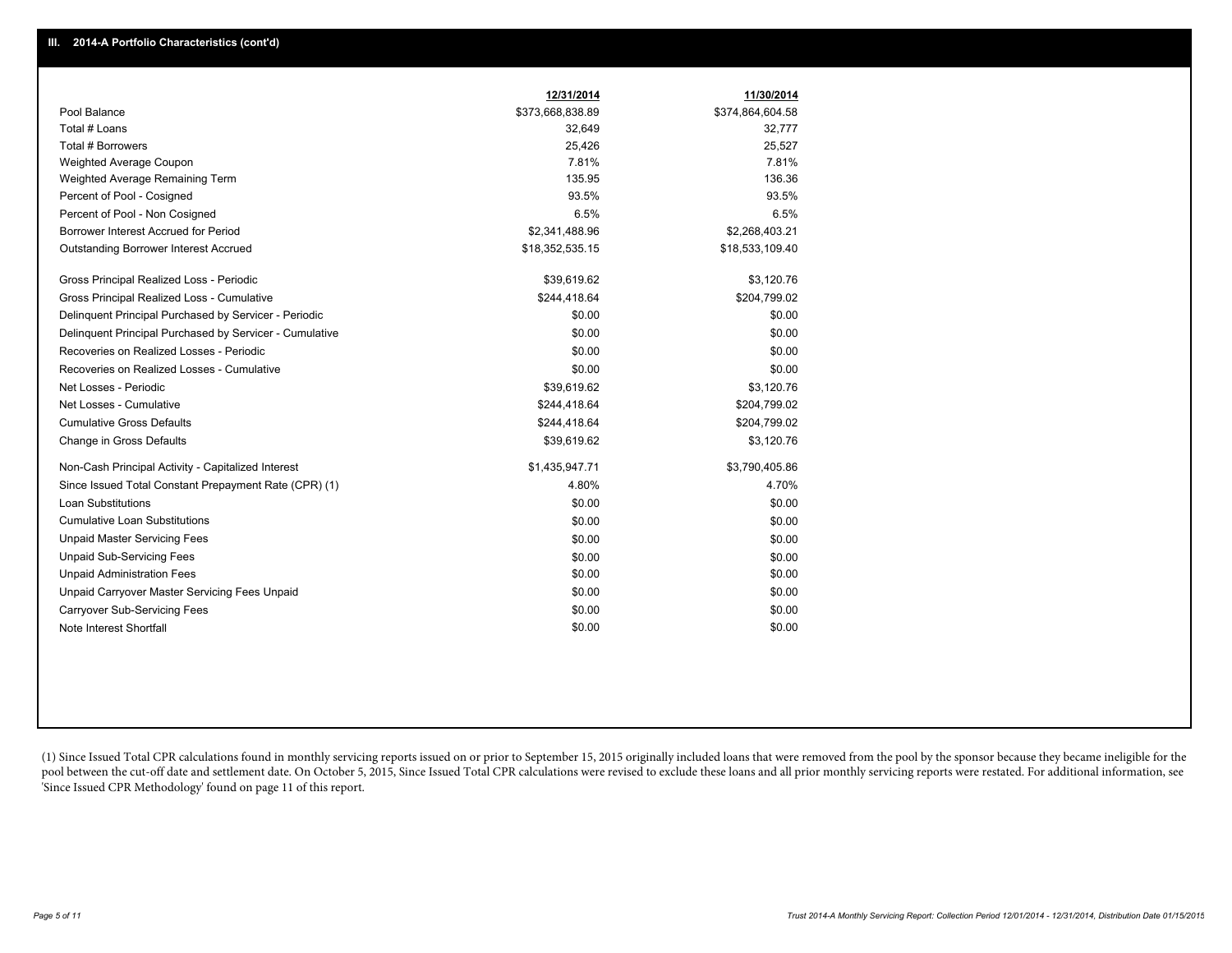#### **IV. 2014-A Portfolio Statistics by Loan Program**

|                                                       | Weighted<br><b>Average Coupon</b> | # LOANS | <b>\$ AMOUNT</b> | $\frac{9}{6}$ * |
|-------------------------------------------------------|-----------------------------------|---------|------------------|-----------------|
| - Smart Option Deferred Loans                         | 8.32%                             | 15,035  | \$149,376,841.55 | 41.905%         |
| - Smart Option Fixed Pay Loans                        | 7.90%                             | 9,680   | \$125,019,890.59 | 35.072%         |
| - Smart Option Interest-Only Loans                    | 6.69%                             | 7,934   | \$82,072,311.19  | 23.024%         |
| - Other Loan Programs                                 | 0.00%                             | 0.00    | \$0.00           | 0.000%          |
| <b>Total</b>                                          | 7.81%                             | 32,649  | \$356,469,043.33 | 100.000%        |
| Prime Indexed Loans -- Monthly Reset Adjustable       |                                   |         | \$0.00           |                 |
| Prime Indexed Loans -- Monthly Reset Non-Adjustable   |                                   |         | \$0.00           |                 |
| Prime Indexed Loans -- Quarterly Reset Adjustable     |                                   |         | \$0.00           |                 |
| Prime Indexed Loans -- Quarterly Reset Non-Adjustable |                                   |         | \$0.00           |                 |
| Prime Indexed Loans -- Annual Reset                   |                                   |         | \$0.00           |                 |
| <b>T-Bill Indexed Loans</b>                           |                                   |         | \$0.00           |                 |
| <b>Fixed Rate Loans</b>                               |                                   |         | \$54,374,612.48  |                 |
| <b>LIBOR Indexed Loans</b>                            |                                   |         | \$319,294,226.41 |                 |
|                                                       |                                   |         |                  |                 |

\* Note: Percentages may not total 100% due to rounding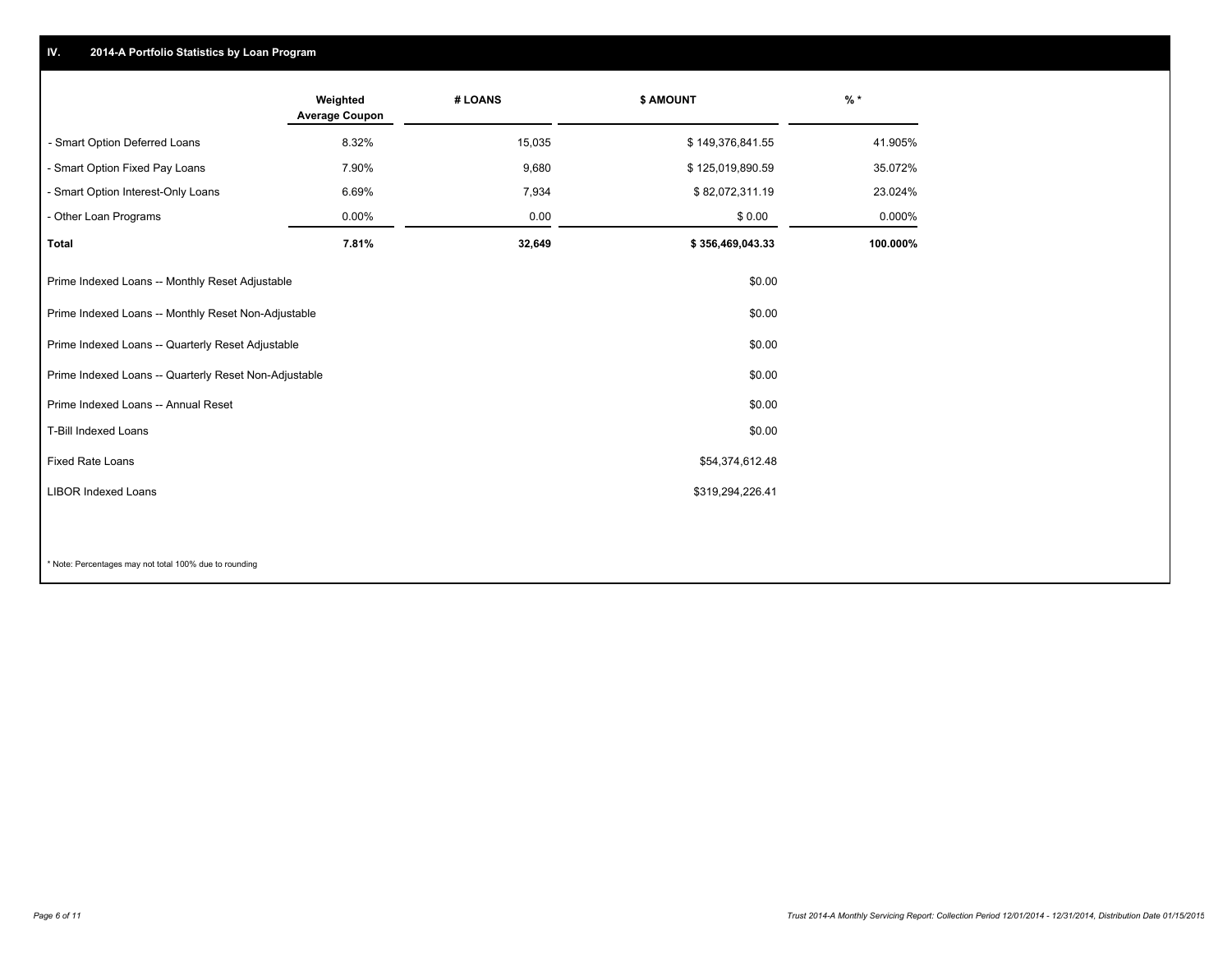|    | Specified Reserve Account Balance                                                                                                                                                                  |                                                                         | \$958,735.00     |  |  |
|----|----------------------------------------------------------------------------------------------------------------------------------------------------------------------------------------------------|-------------------------------------------------------------------------|------------------|--|--|
|    |                                                                                                                                                                                                    | Actual Reserve Account Balance                                          | \$958,735.00     |  |  |
| В. |                                                                                                                                                                                                    | <b>Principal Distribution Amount</b>                                    |                  |  |  |
|    | ı.                                                                                                                                                                                                 | Class A Notes Outstanding                                               | \$290,804,609.18 |  |  |
|    | ii.                                                                                                                                                                                                | Pool Balance                                                            | \$373,668,838.89 |  |  |
|    | iii.                                                                                                                                                                                               | <b>First Priority Principal Distribution Amount</b>                     | \$0.00           |  |  |
|    |                                                                                                                                                                                                    |                                                                         |                  |  |  |
|    | iv.                                                                                                                                                                                                | Class A and B Notes Outstanding                                         | \$326,804,609.18 |  |  |
|    | v.                                                                                                                                                                                                 | First Priority Principal Distribution Amount                            | \$0.00           |  |  |
|    | VI.                                                                                                                                                                                                | Pool Balance                                                            | \$373,668,838.89 |  |  |
|    | Vİİ.                                                                                                                                                                                               | Specified Overcollateralization Amount                                  | \$112,100,651.67 |  |  |
|    | viii.                                                                                                                                                                                              | <b>Regular Principal Distribution Amount</b>                            | \$65,236,421.96  |  |  |
|    |                                                                                                                                                                                                    |                                                                         |                  |  |  |
|    | ix.                                                                                                                                                                                                | Notes Outstanding                                                       | \$368,804,609.18 |  |  |
|    | х.                                                                                                                                                                                                 | First Priority Principal Distribution Amount                            | \$0.00           |  |  |
|    | xi.                                                                                                                                                                                                | Regular Principal Distribution Amount                                   | \$65,236,421.96  |  |  |
|    | XII.                                                                                                                                                                                               | Available Funds (after payment of waterfall items A through J) *        | \$0.00           |  |  |
|    |                                                                                                                                                                                                    | xiii. Additional Principal Distribution Amount (min(ix - x - xi, xiii)) | \$0.00           |  |  |
|    | * Represents 50% of value if the principal balance of the notes is greater than 10% of initial principal balance of the notes or the Class A and Class B note are reduced to 0, otherwise the full |                                                                         |                  |  |  |

## **V. 2014-A Reserve Account and Principal Distribution Calculations**

**A. Reserve Account**

value is shown.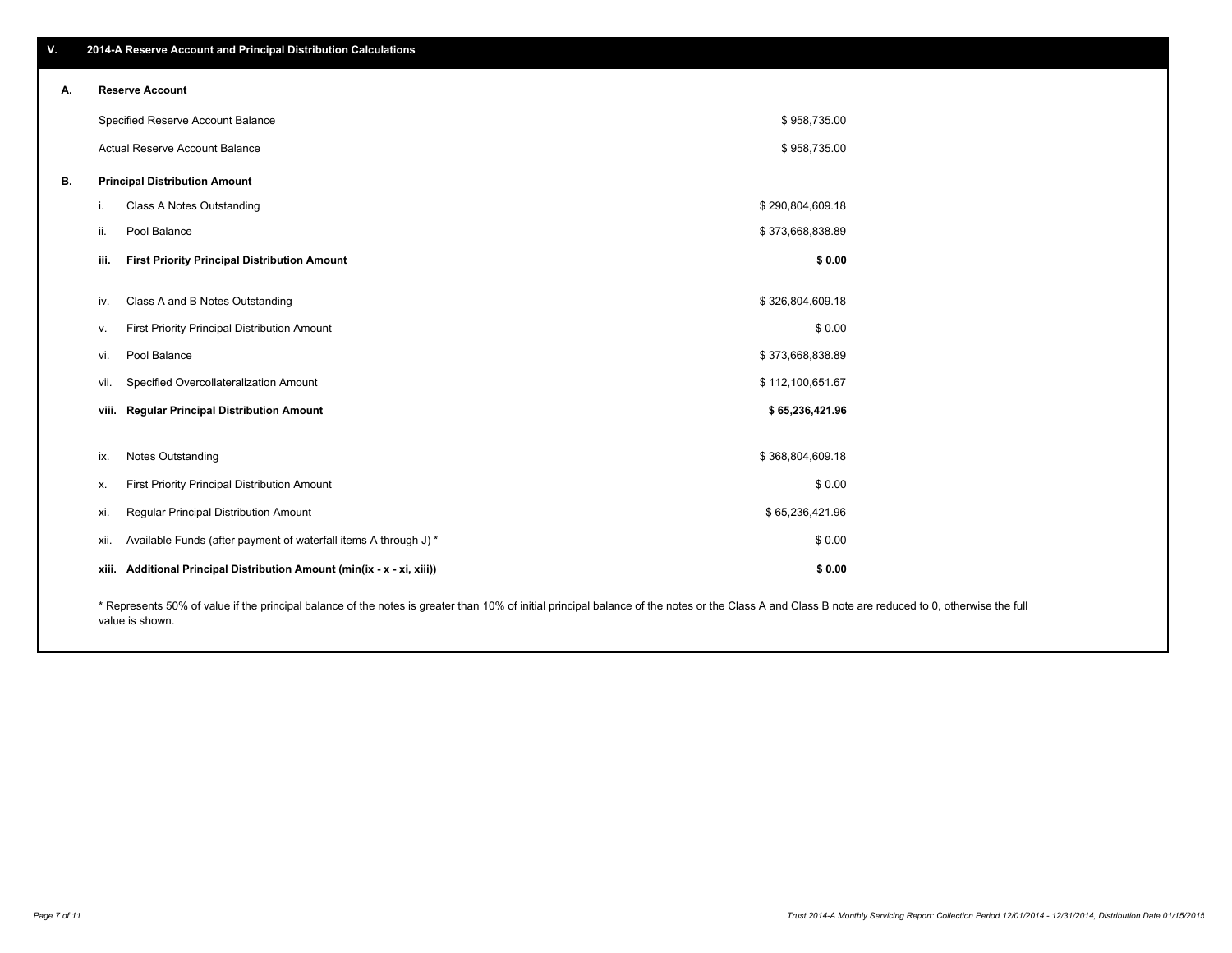|    |                                                                                        | Paid             | <b>Funds Balance</b> |
|----|----------------------------------------------------------------------------------------|------------------|----------------------|
|    | <b>Total Available Funds</b>                                                           |                  | \$3,357,587.66       |
| Α  | <b>Trustee Fees</b>                                                                    | \$0.00           | \$3,357,587.66       |
| В  | i. Master Servicing Fees                                                               | \$14,895.74      | \$3,342,691.92       |
|    | ii. Sub-Servicing Fees                                                                 | \$223,436.13     | \$3,119,255.79       |
| С  | i. Administration Fees                                                                 | \$6,667.00       | \$3,112,588.79       |
|    | ii. Unreimbursed Administrator Advances plus any Unpaid                                | \$0.00           | \$3,112,588.79       |
| D  | Class A Noteholders Interest Distribution Amount                                       | \$380,730.77     | \$2,731,858.02       |
| E  | First Priority Principal Payment                                                       | \$0.00           | \$2,731,858.02       |
| F  | Class B Noteholders Interest Distribution Amount                                       | \$120,000.00     | \$2,611,858.02       |
| G  | Class C Noteholders Interest Distribution Amount                                       | \$157,500.00     | \$2,454,358.02       |
| H  | Reinstatement Reserve Account                                                          | \$0.00           | \$2,454,358.02       |
|    | Regular Principal Distribution                                                         | \$2,454,358.02   | \$0.00               |
| J  | i. Carryover Master Servicing Fees                                                     | \$0.00           | \$0.00               |
|    | ii. Carryover Sub-servicing Fees                                                       | \$0.00           | \$0.00               |
| Κ  | Additional Principal Distribution Amount                                               | \$0.00           | \$0.00               |
| L  | Unpaid Expenses of Trustee                                                             | \$0.00           | \$0.00               |
| М  | Unpaid Expenses of Administrator                                                       | \$0.00           | \$0.00               |
| N  | Remaining Funds to the Excess Distribution Certificateholder                           | \$0.00           | \$0.00               |
|    | <b>Waterfall Conditions</b>                                                            |                  |                      |
|    |                                                                                        |                  |                      |
| А. | <b>Class C Noteholders' Interest Distribution Condition</b>                            |                  |                      |
|    | Pool Balance<br>i.                                                                     | \$373,668,838.89 |                      |
|    | Class A and B Notes Outstanding<br>ii.                                                 | \$326,804,609.18 |                      |
|    | Class C Noteholders' Interest Distribution Ration (i / ii)<br>iii.                     | 114.34%          |                      |
|    | Minimum Ratio<br>iv.                                                                   | 110.00%          |                      |
|    | Is the Class C Noteholders' Interest Distribution Condition Satisfied (iii > iv)<br>٧. | Y                |                      |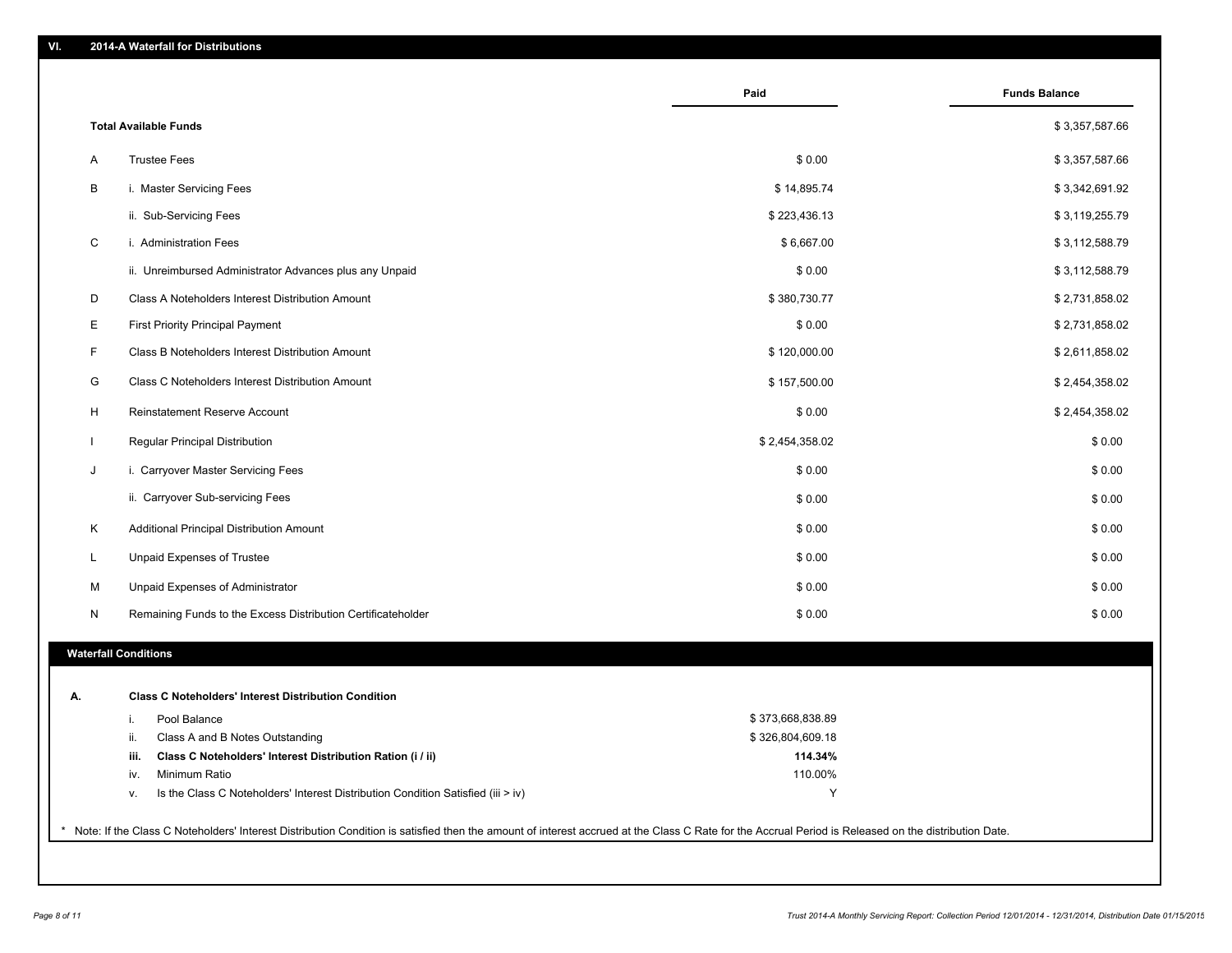| <b>Distribution Amounts</b>                                |                         |                         |                         |
|------------------------------------------------------------|-------------------------|-------------------------|-------------------------|
|                                                            | <b>A1</b>               | A <sub>2</sub> A        | A <sub>2</sub> B        |
| Cusip/Isin                                                 | 784456AA3               | 784456AB1               | 784456AC9               |
| <b>Beginning Balance</b>                                   | \$104,804,609.18        | \$68,000,000.00         | \$68,000,000.00         |
| Index                                                      | <b>LIBOR</b>            | <b>FIXED</b>            | <b>LIBOR</b>            |
| Spread/Fixed Rate                                          | 0.50%                   | 3.05%                   | 1.15%                   |
| Record Date (Days Prior to Distribution)                   | 1 NEW YORK BUSINESS DAY | 1 NEW YORK BUSINESS DAY | 1 NEW YORK BUSINESS DAY |
| <b>Accrual Period Begin</b>                                | 12/15/2014              | 12/15/2014              | 12/15/2014              |
| <b>Accrual Period End</b>                                  | 1/15/2015               | 1/15/2015               | 1/15/2015               |
| Daycount Fraction                                          | 0.08611111              | 0.08333333              | 0.08611111              |
| Interest Rate*                                             | 0.66080%                | 3.05000%                | 1.31080%                |
| <b>Accrued Interest Factor</b>                             | 0.000569022             | 0.002541667             | 0.001128744             |
| <b>Current Interest Due</b>                                | \$59,636.15             | \$172,833.33            | \$76,754.62             |
| Interest Shortfall from Prior Period Plus Accrued Interest | $\frac{2}{3}$ -         | $\mathsf{\$}$ -         | $\frac{2}{3}$ -         |
| <b>Total Interest Due</b>                                  | \$59,636.15             | \$172,833.33            | \$76,754.62             |
| <b>Interest Paid</b>                                       | \$59,636.15             | \$172,833.33            | \$76,754.62             |
| <b>Interest Shortfall</b>                                  | $S -$                   | $\mathsf{\$}$ -         | $$ -$                   |
| <b>Principal Paid</b>                                      | \$2,454,358.02          | $\mathsf{\$}$ -         | $S -$                   |
| <b>Ending Principal Balance</b>                            | \$102,350,251.16        | \$68,000,000.00         | \$68,000,000.00         |
| Paydown Factor                                             | 0.020799644             | 0.000000000             | 0.000000000             |
| <b>Ending Balance Factor</b>                               | 0.867375010             | 1.000000000             | 1.000000000             |

\* Pay rates for Current Distribution. For the interest rates applicable to the next distribution date, please see https://www.salliemae.com/about/investors/data/SMBabrate.txt.

**VII. 2014-A Distributions**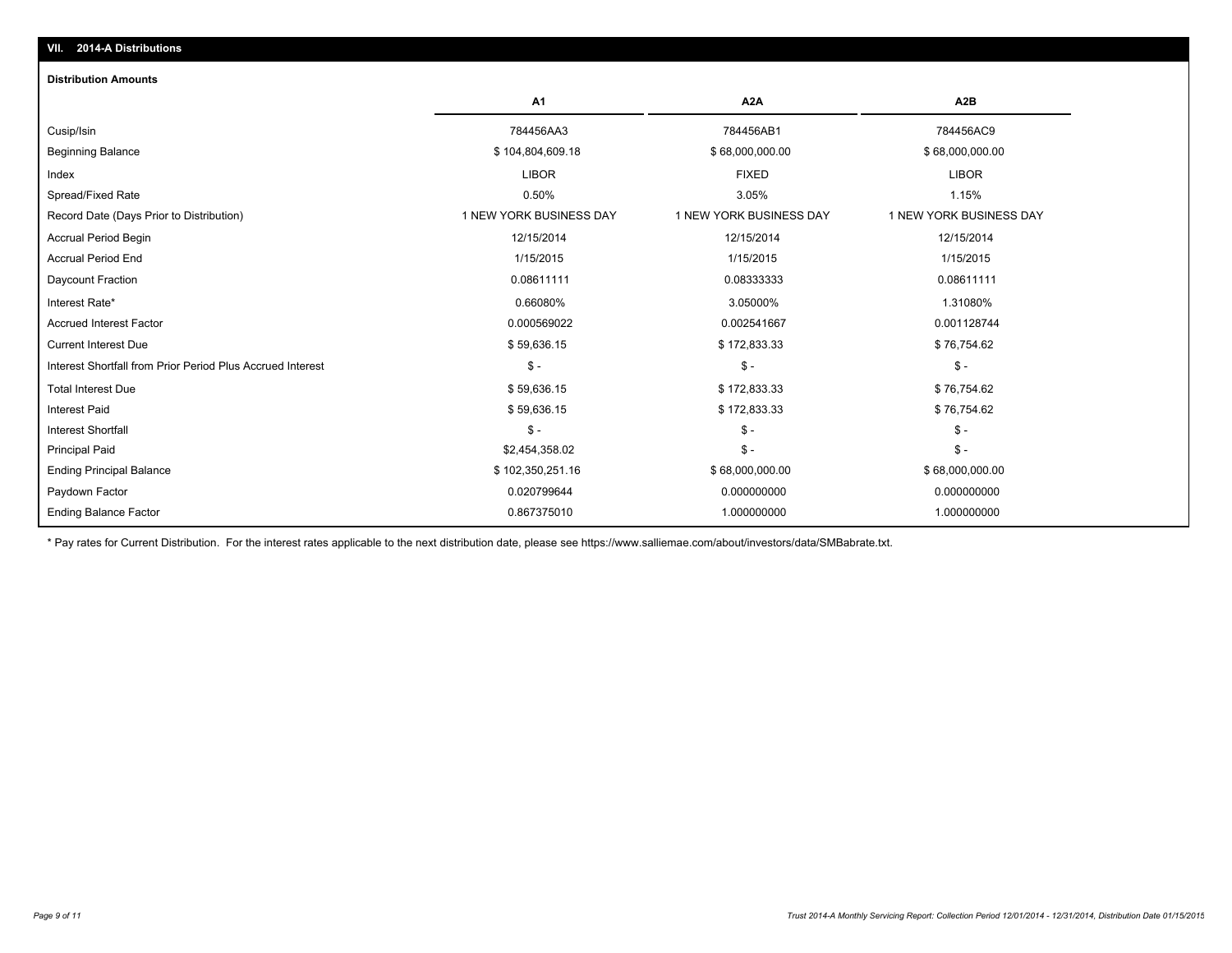| 201777200000000                                            |                         |                         |                         |
|------------------------------------------------------------|-------------------------|-------------------------|-------------------------|
| <b>Distribution Amounts</b>                                |                         |                         |                         |
|                                                            | A3                      | в                       | c                       |
| Cusip/Isin                                                 | 784456AD7               | 784456AE5               | 784456AF2               |
| <b>Beginning Balance</b>                                   | \$50,000,000.00         | \$36,000,000.00         | \$42,000,000.00         |
| Index                                                      | <b>LIBOR</b>            | <b>FIXED</b>            | <b>FIXED</b>            |
| Spread/Fixed Rate                                          | 1.50%                   | 4.00%                   | 4.50%                   |
| Record Date (Days Prior to Distribution)                   | 1 NEW YORK BUSINESS DAY | 1 NEW YORK BUSINESS DAY | 1 NEW YORK BUSINESS DAY |
| <b>Accrual Period Begin</b>                                | 12/15/2014              | 12/15/2014              | 12/15/2014              |
| <b>Accrual Period End</b>                                  | 1/15/2015               | 1/15/2015               | 1/15/2015               |
| Daycount Fraction                                          | 0.08611111              | 0.08333333              | 0.08333333              |
| Interest Rate*                                             | 1.66080%                | 4.00000%                | 4.50000%                |
| <b>Accrued Interest Factor</b>                             | 0.001430133             | 0.003333333             | 0.003750000             |
| <b>Current Interest Due</b>                                | \$71,506.67             | \$120,000.00            | \$157,500.00            |
| Interest Shortfall from Prior Period Plus Accrued Interest | $S -$                   | $S -$                   | $\mathsf{\$}$ -         |
| <b>Total Interest Due</b>                                  | \$71,506.67             | \$120,000.00            | \$157,500.00            |
| <b>Interest Paid</b>                                       | \$71,506.67             | \$120,000.00            | \$157,500.00            |
| <b>Interest Shortfall</b>                                  | $\mathsf{\$}$ -         | $S -$                   | $\mathsf{\$}$ -         |
| <b>Principal Paid</b>                                      | $S -$                   | $S -$                   | $S -$                   |
| <b>Ending Principal Balance</b>                            | \$50,000,000.00         | \$36,000,000.00         | \$42,000,000.00         |
| Paydown Factor                                             | 0.000000000             | 0.000000000             | 0.000000000             |
| <b>Ending Balance Factor</b>                               | 1.000000000             | 1.000000000             | 1.000000000             |

\* Pay rates for Current Distribution. For the interest rates applicable to the next distribution date, please see https://www.salliemae.com/about/investors/data/SMBabrate.txt.

**VII. 2014-A Distributions**